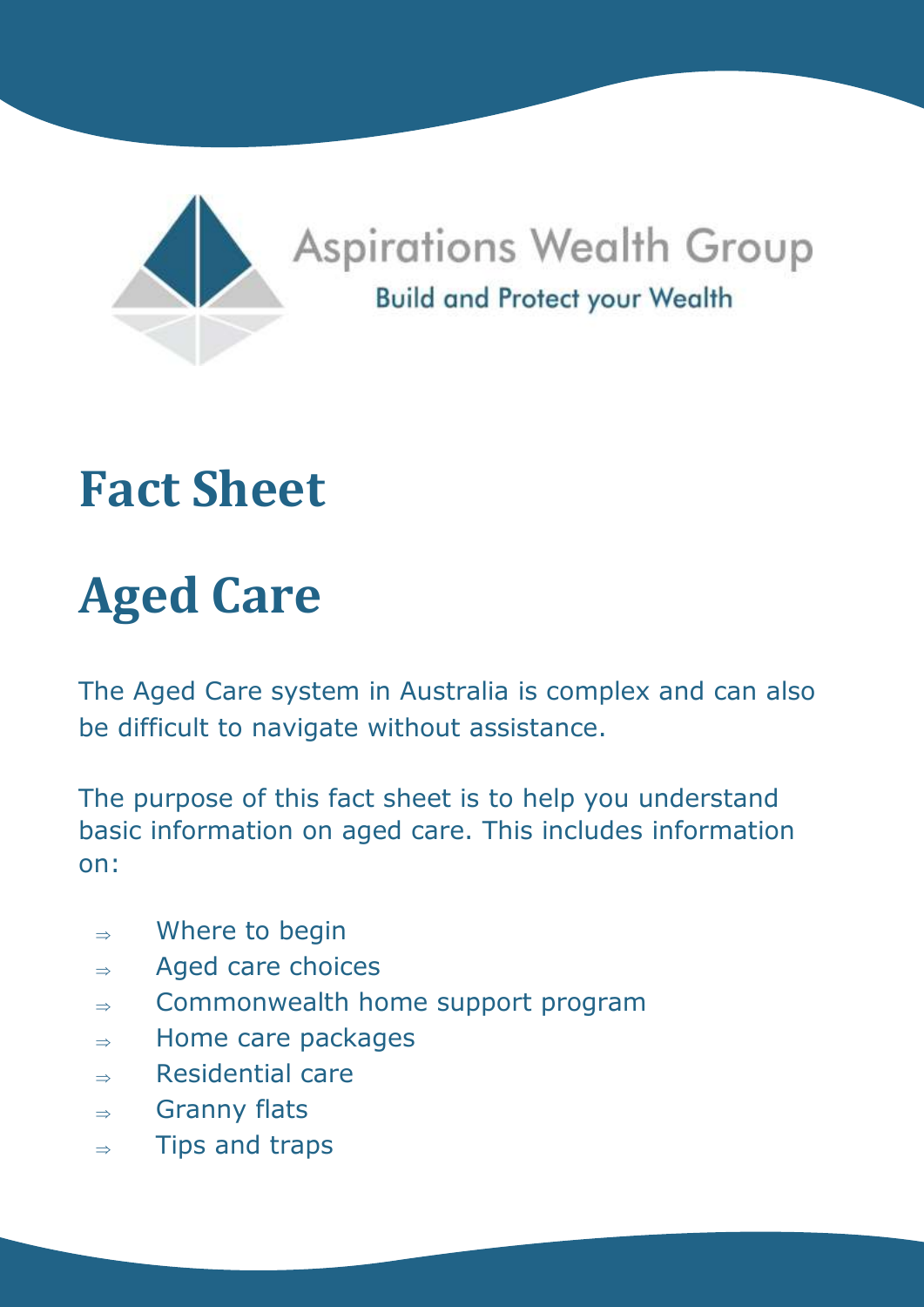

## **Where to begin**

#### **Aged Care Assessment**

Before subsidised aged care can be received, you must obtain a health assessment by a member of an Aged Care Assessment Team (ACAT). The assessment is free and is carried out at home, in hospital or a health care centre.

To find your nearest ACAT, phone **1800 200 422**, or visit the Government's My Aged Care website at **myagedcare.gov.au**

The health assessment will determine if you are eligible for Government funded services and if so, which particular services.

#### **Financial Assessment – Department of Health and Ageing**

The ability of the recipient to pay for aged care services and accommodation will be assessed, taking into account the value and type of assets.

## **Aged care choices**

#### **Non-government subsidised**

- $\Rightarrow$  Self care units
- $\Rightarrow$  Retirement villages
- $\Rightarrow$  Granny flat arrangements

#### **Government subsidised**

#### *For those needing 'at home' assistance:*

- $\Rightarrow$  Commonwealth Home Support Program (CHSP)
- $\Rightarrow$  Aged care packages Levels 1 4

#### *For those no longer able to live at home:*

 $\Rightarrow$  Residential Aged Care Facilities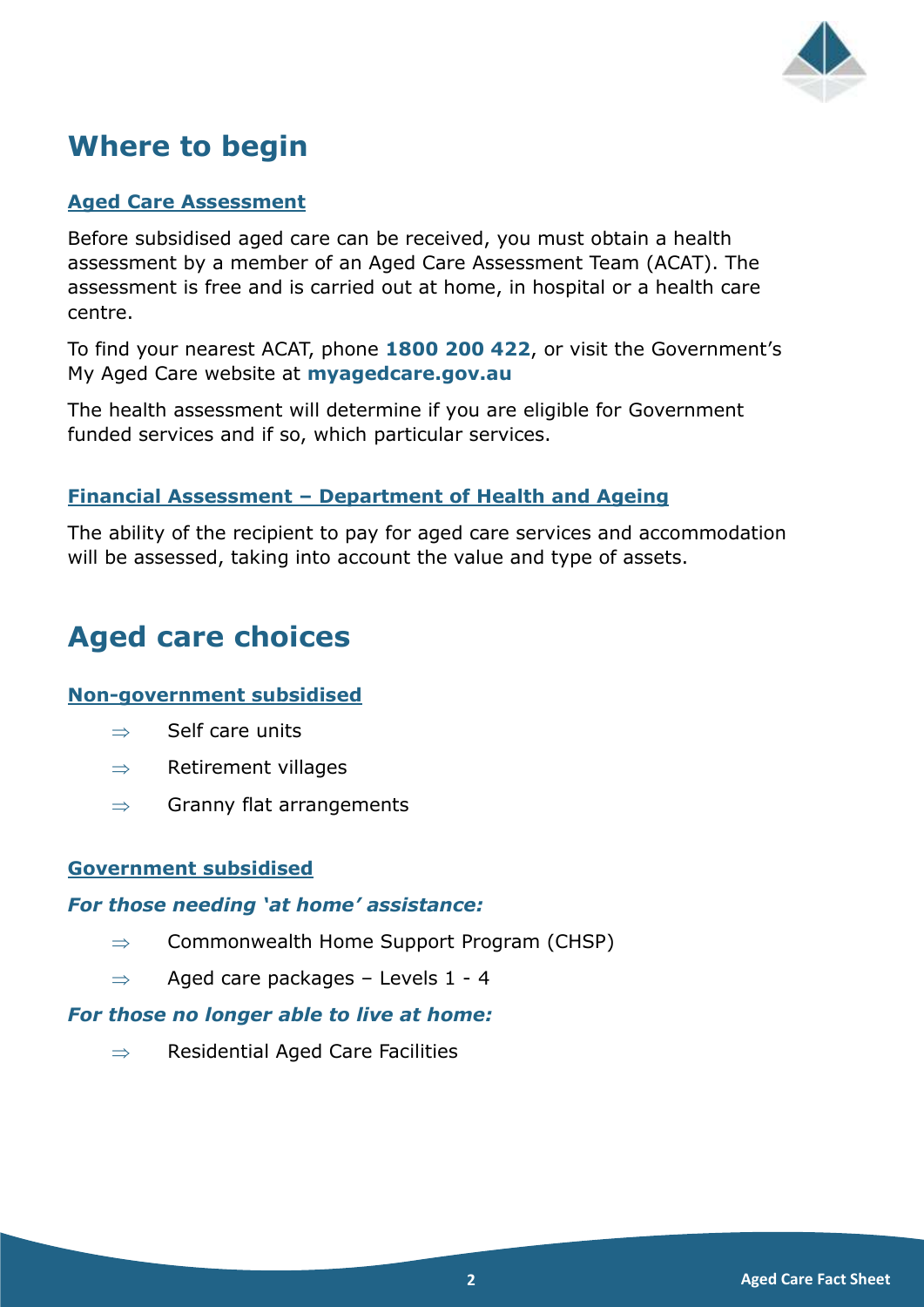

## **Commonwealth home support program (CHSP)**

The Commonwealth Home Support Programme (CHSP) helps senior Australians access entry-level support services to live independently and safely at home.

Eligibility for this program is based on support needs and age. To be eligible for this program, the recipient must be aged:

- $\Rightarrow$  65 years or older (50 years or older for Aboriginal or Torres Strait Islander people), or
- $\Rightarrow$  50 years or older (45 years or older for Aboriginal and Torres Strait Islander people) and on a low income, homeless, or at risk of being homeless.

| <b>Meals and other food</b><br><b>services</b> | Pre-made meals and help with food preparation                                 |
|------------------------------------------------|-------------------------------------------------------------------------------|
| <b>Personal care</b>                           | Help with showering, self-care, hygiene and grooming                          |
| <b>Nursing</b>                                 | Help with medicines, telehealth support                                       |
| Allied health and<br>therapy services          | Health and therapy services e.g. podiatry, occupational therapy,<br>dietitian |
| <b>Specialised support</b>                     | Help for people with a particular condition e.g. vision, dementia             |
| <b>Respite care</b>                            | Care for you while your carer takes a break                                   |
| <b>Domestic assistance</b>                     | Help with basic chores around the house                                       |
| Home maintenance                               | Help with keeping your home and garden safe                                   |
| <b>Home modifications</b>                      | Changes to your home to improve safety and access e.g. ramps<br>and rails     |

#### **Services that may be accessed**

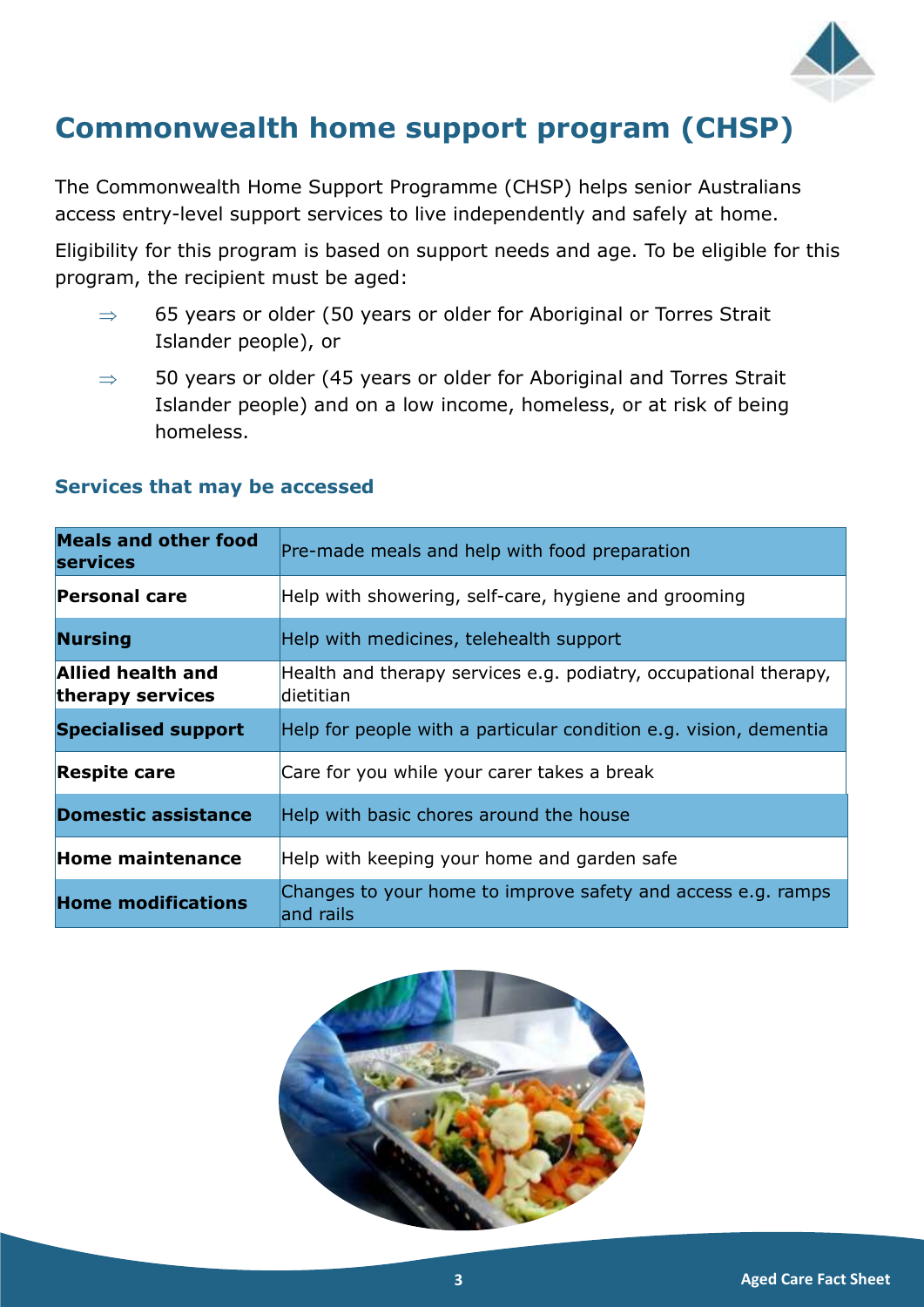

| assistive technology              | Goods, equipment and Items to help you get around or adapt e.g. walking frame,<br>shower chair |
|-----------------------------------|------------------------------------------------------------------------------------------------|
| <b>Transport</b>                  | Community transport or vouchers to attend appointments or<br>activities                        |
| Social support                    | Contact and company with others e.g. social groups                                             |
| Homelessness support homelessness | Linking to housing and care services for people experiencing                                   |

#### **Who provides the services?**

The Government subsidises a variety of organisations across Australia. These organisations are called service providers. They deliver care and services at a subsidised price.

#### **How much does it cost?**

The cost depends on the type of support and the provider. Simple services like house cleaning and meals might cost a few dollars. More complex services like renovation work will cost much more.

### **Home care packages**

Home Care Packages can be an option if you need a coordinated approach to the delivery of your help at home - perhaps because you need help with many everyday tasks, or the care you need is more complex or intensive.

Once a formal assessment has been made to determine the level of care you are entitled to, the next step is to select a home care provider who can assist you at your own home.

Some things to consider:

- $\Rightarrow$  If the provider operates in your area. MyAgedCare provides a databank of providers in the local area on their website.
- $\Rightarrow$  The services available from the provider and if these meet your needs both now and in the future.
- $\Rightarrow$  The cost of the services provided.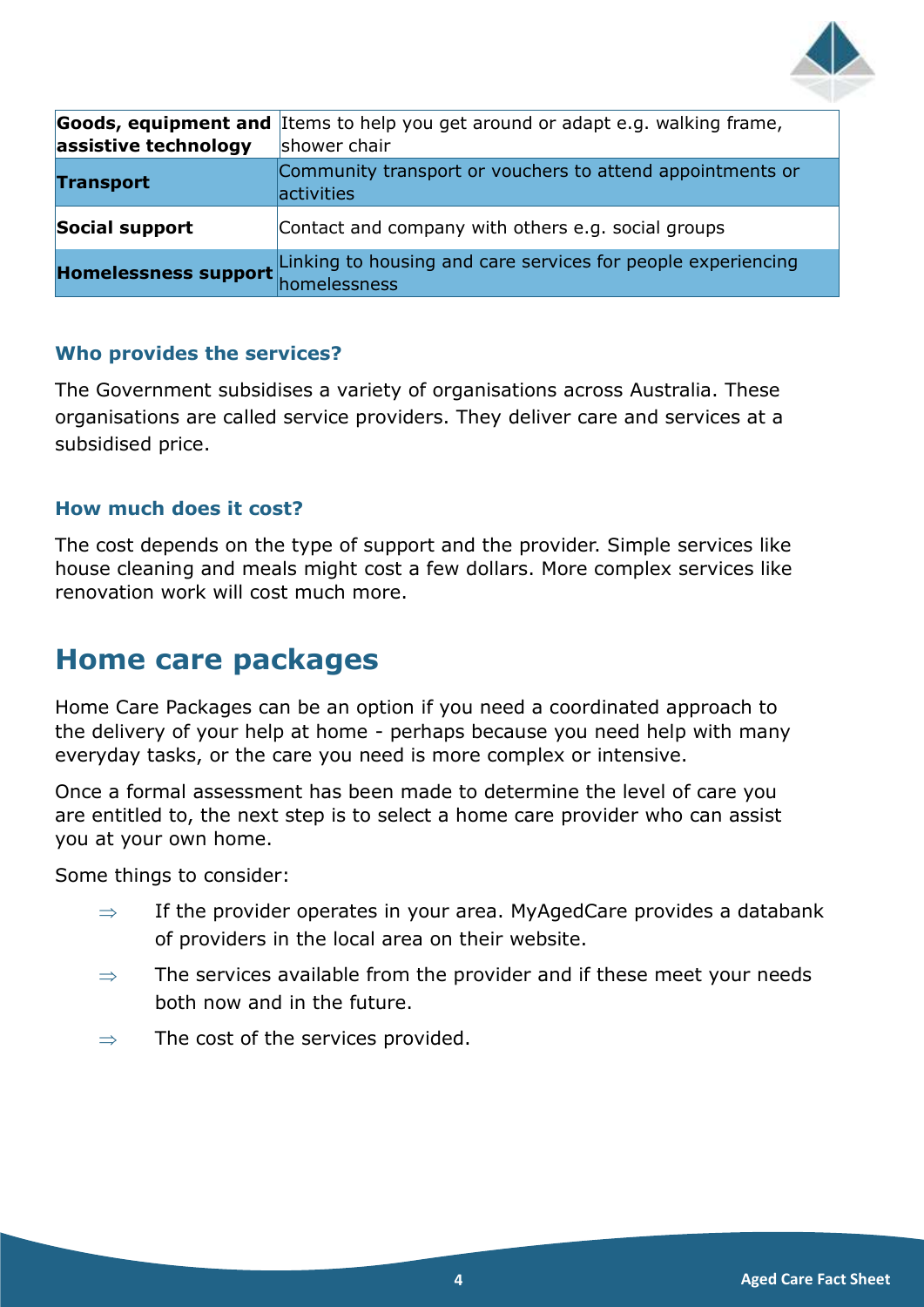

- $\Rightarrow$  The reputation of the home care provider and online reviews. Independent site *Care Opinion Australia* provides users the chance to anonymously publish stories about their care experience with any inhome care provider. You can also ask your doctor or friends.
- $\Rightarrow$  How the provider matches support staff with your requirements. Consider cultural background, gender and general interests.

## **Residential aged care**

If you can no longer stay at your own home, *residential care* is required and some things to consider are:

- $\Rightarrow$  Location of the facility in relation to relatives and friends.
- $\Rightarrow$  If the facility caters for your particular needs, e.g. dementia, high care, dietary requirements, cultural background.
- $\Rightarrow$  How affordable are the accommodation and ongoing fees.
- $\Rightarrow$  If meals are prepared on site or brought in from an outside provider.
- The reputation of the provider. Visit: **Care Opinion Australia**
- For reviews or ask your doctor or friends.
- $\Rightarrow$  Indication of staff ratios (not mandated by government) and availability of registered nursing staff during the week and weekend.
- $\Rightarrow$  Type of activities provided for residents and other resources made available such as newspapers, books, internet access.
- $\Rightarrow$  Quality of outdoor areas: pleasant and accessible for all levels of mobility.
- $\Rightarrow$  Provides quiet areas throughout the facility for residents to utilise.

Additionally, there are organisations such as 'Aged Care Placement Services', who can assist with finding and selecting a suitable facility (for a fee).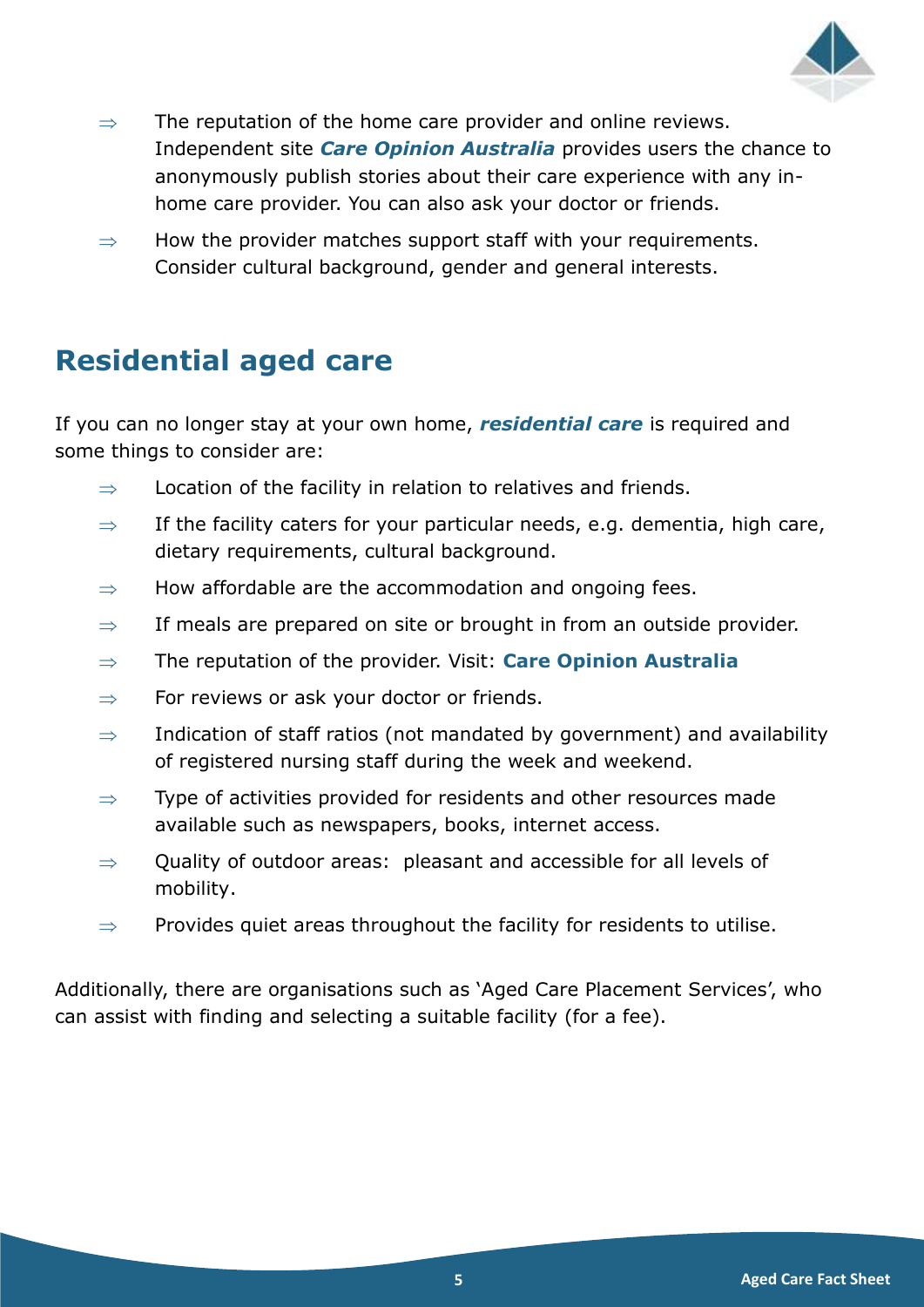

## **Granny flats**

- $\Rightarrow$  If a person transfers the title of their property and/or assets in exchange for a life interest in their home, upon entering residential care their assets are likely to be below the threshold and they will be considered a 'fully supported resident'. Accommodation charges (ie RAD) are unlikely to apply.
- $\Rightarrow$  However, as a 'fully supported resident' it may limit the choice of facility.
- $\Rightarrow$  There is a drawback if a client needs to leave the home and move into a facility less than 5 years after the life interest is created.
- $\Rightarrow$  In this situation, the amount would be subject to the 'gifting rules'.
- $\Rightarrow$  However, if this is due to an accident or something that could not have been foreseen when the 'life interest' was established the gifting rules will not apply.

This is a complex area and should only be entered into after discussions with your financial planner, accountant and legal professional.

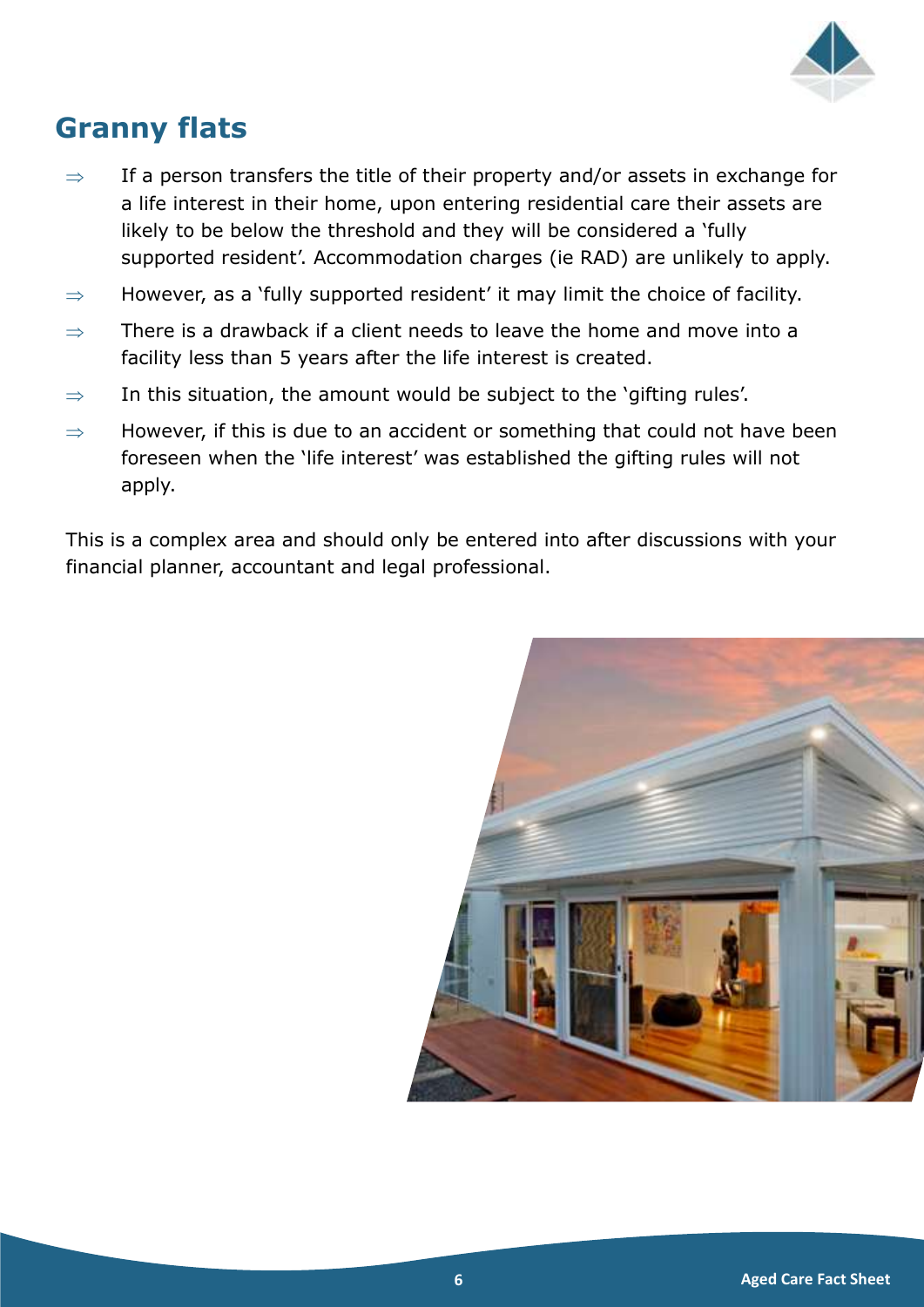

## **Tips and traps**

#### **Tips**

- $\Rightarrow$  Determine if the recipient is eligible to enter into residential care will need an assessment first.
- $\Rightarrow$  Try before you buy 'Respite Care' is available for up to 63 days per financial year. A potential resident can enter into a desired facility under respite, then become a permanent resident after this period. The Basic Daily Care Fee is the only charge during this period. There is no RAD or Means Tested Care Fee during Respite Care.
- $\Rightarrow$  Ensure you understand all fees involved with the facility extra services fees are sometimes mandatory and expensive.
- $\Rightarrow$  Consider how re-arranging assets and entering care may affect Age Pension entitlements if applicable.
- $\Rightarrow$  Ensure there is sufficient cash flow to fund ongoing care costs and maintenance on the family home if retaining.
- $\Rightarrow$  Revise estate planning documents these will normally be required before being accepted into a care facility.

#### **Traps**

- $\Rightarrow$  Avoid selling the home until advice has been received due to possible impacts on ongoing fees and Age Pension entitlements.
- $\Rightarrow$  Avoid gifting assets over the limits allowed due to possible impacts on fees.
- $\Rightarrow$  Not negotiating in some cases the published rate for the room may be negotiated with the facility. However, they ultimately decide whether to accept the offer.
- $\Rightarrow$  Not planning ahead. Make a plan and let your family know of your wishes so that you will have control over where you may ultimately reside.